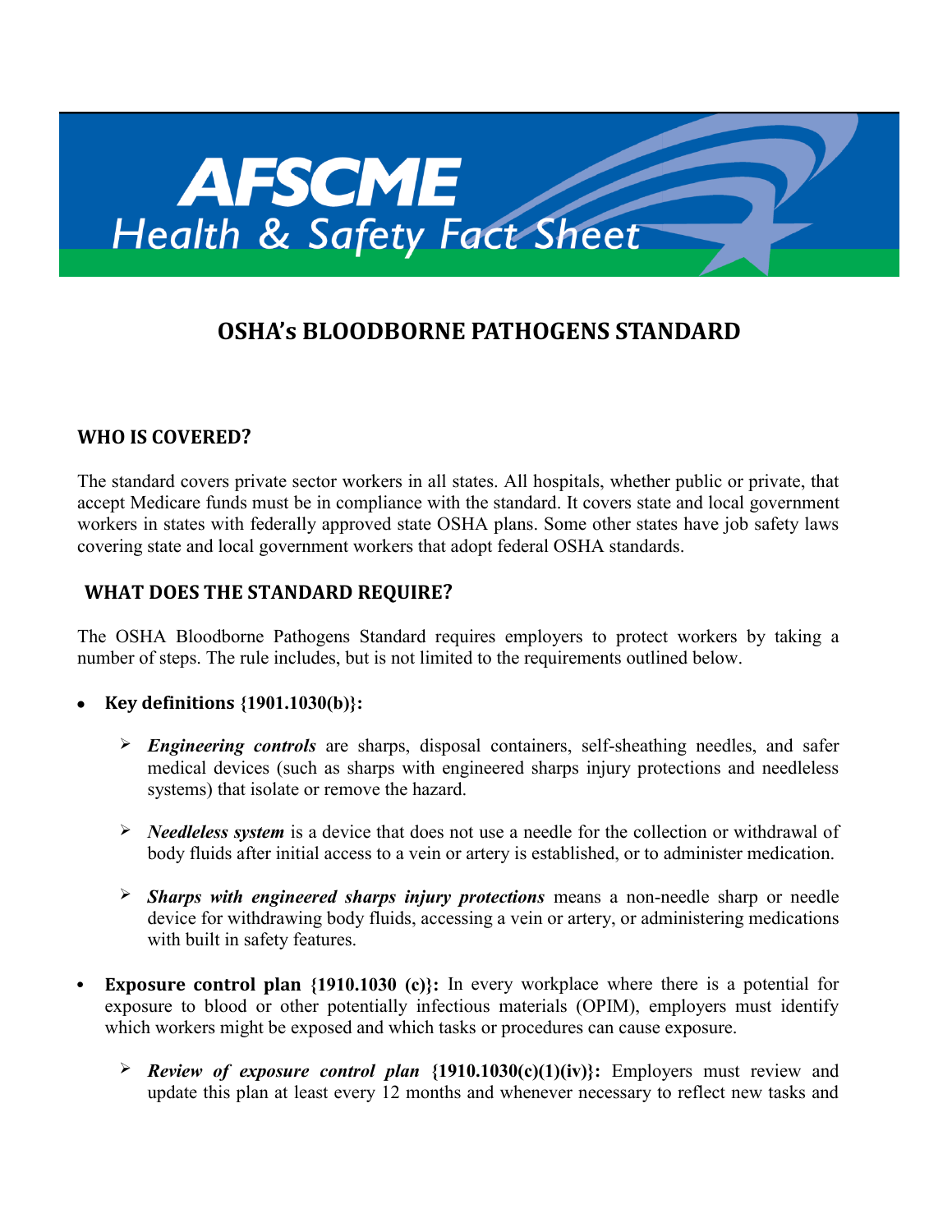procedures that affect exposure. The review must (A) reflect changes in technology that eliminate or reduce exposures; and (B) document the evaluation and use of effective safer medical devices each year.

- *Worker input in selection of devices* **{1910.1030(c)(1)(v)}:** Employers must solicit the input from non-managerial workers that provide direct patient care concerning the identification, evaluation, and selection of effective safety needles and other engineering controls.
- **Safety equipment (engineering controls***)* **{1910.1030(d)(2)(i)}:** Employers must evaluate and provide safer needles to prevent injuries and possible exposure to bloodborne pathogens. The employers must continually evaluate and select the safer devices on the market. The Standard requires puncture proof containers to dispose of needles and other sharp devices.
- **Personal protective equipment {1910.1030(d)(3)}:** The Standard requires that workers are provided with protective safety devices and clothing, such as latex or other rubber gloves, gowns, goggles, masks or face shields. These devices must be of good quality and readily available, and must be in sizes that fit the workers.

#### **WARNING: Many workers are allergic to latex and need to have gloves made of other materials that also provide effective barrier protection**.

- **Information and training {1910.1030(g)(2)}:** Workers must be trained on the proper use and limitations of safety devices, work practices, and personal protective equipment. Workers with occupational exposure must receive training when they are hired and at least once per year afterwards. The training must be given during working hours and at no cost to the employee and training records must be maintained for three years.
- **Prohibited practices {1910.1030(d)(2)(vii)}:** The Standard prohibits bending, recapping or removing contaminated needles unless the employer can demonstrate that no alternative is feasible or that such action is required by a specific medical or dental procedure.
- **Housekeepin***g* **{1910.1030(d)(4)(ii)}:** All equipment and working surfaces must be cleaned and decontaminated after contact with blood or other infectious materials.
- **Disposal of needles, materials, and protective equipment {1910.1030(d)(2)(viii), (d)(2)(xiii), (d)(3)(viii)}:** Contaminated materials must be discarded immediately or as soon as possible. The containers must be closed, puncture resistant, leak-proof, and color-coded.
- **Hepatitis B vaccination {1910.1030(f)(2)}:** Employers must make the hepatitis B vaccine available at no cost to all workers who have potential occupational exposure to blood or OPIM. The required training must explain the benefits of the vaccine. Workers may decline the vaccine but must sign a written "declination form." A worker may change his/her mind at any time, and the employer must then provide the vaccination.

2